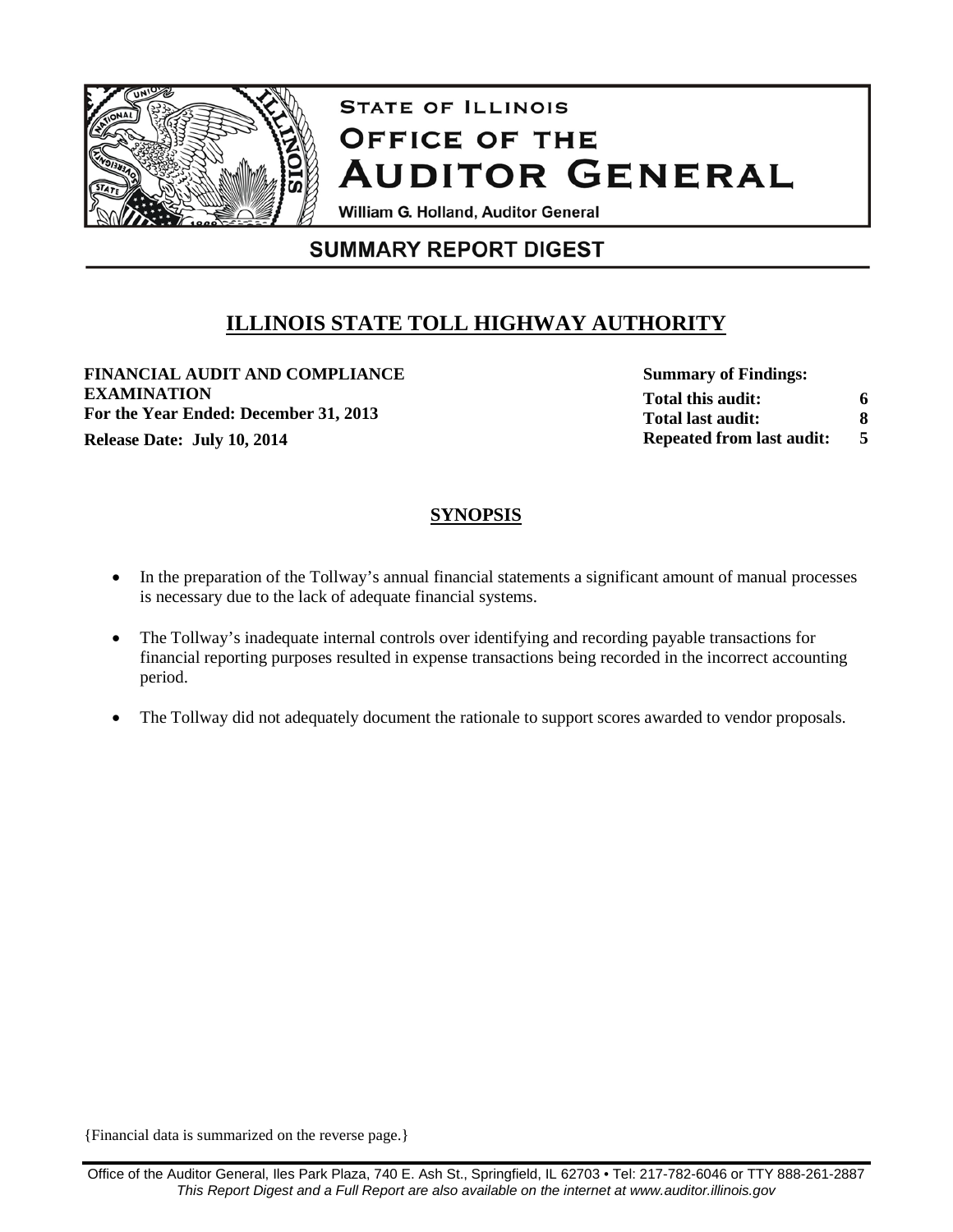# **ILLINOIS STATE TOLL HIGHWAY AUTHORITY FINANCIAL AUDIT AND COMPLIANCE EXAMINATION For the Year Ended December 31, 2013**

| <b>FINANCIAL OPERATIONS (GAAP Basis)</b>                 | 2013                | 2012                |
|----------------------------------------------------------|---------------------|---------------------|
| <b>Operating Revenues</b>                                |                     |                     |
|                                                          | \$<br>943,152,070   | \$<br>922,390,189   |
|                                                          | 54,220,590          | 32,598,735          |
|                                                          | 2,305,563           | 2,272,864           |
|                                                          | 17,238,843          | 12,569,929          |
|                                                          | 1,016,917,066       | 969,831,717         |
| <b>Operating Expenses</b>                                |                     |                     |
|                                                          | 308,869,419         | 314, 107, 807       |
|                                                          | 116,319,349         | 107,225,405         |
|                                                          | 86,277,850          | 77,543,643          |
| Engineering and Maintenance of Roadway and Structures    | 47,314,811          | 40,054,392          |
| Traffic Control, Safety Patrol, and Radio Communications | 22,554,755          | 22,818,258          |
|                                                          | 24,325,930          | 21,452,099          |
|                                                          | 605,662,114         | 583,201,604         |
|                                                          | 411,254,952         | 386,630,113         |
|                                                          | (206, 482, 845)     | (180, 394, 610)     |
|                                                          | 204,772,107         | 206,235,503         |
|                                                          | 2,041,563,485       | 1,850,749,932       |
| Cumulative effect of change in accounting principle      |                     | (15, 421, 950)      |
|                                                          | 2,041,563,485       | 1,835,327,982       |
|                                                          | 2,246,335,592<br>\$ | 2,041,563,485<br>\$ |
| <b>SIGNIFICANT ACCOUNT BALANCES (GAAP Basis)</b>         | 2013                | 2012                |
|                                                          | \$<br>812,039,408   | 656,519,154<br>\$   |
| Cash and Cash Equivalents Restricted for Debt Service    | 396,057,686<br>\$   | 302,147,119<br>\$   |
|                                                          | \$<br>164,702,419   | \$<br>155,398,888   |
|                                                          | \$<br>8,795,293     | 6,668,496<br>\$     |
|                                                          | \$<br>108,265,566   | 95,210,088<br>\$    |
|                                                          | 5,429,506,171<br>\$ | 5,158,406,316<br>\$ |
| Revenue Bonds Payable and Unamortized Bond Premium       | \$<br>4,519,586,373 | 4,011,166,111<br>\$ |
|                                                          | 2,246,335,592<br>\$ | 2,041,563,485<br>\$ |
| <b>EXECUTIVE DIRECTOR</b>                                |                     |                     |
| During Audit Period and Current: Kristi Lafleur          |                     |                     |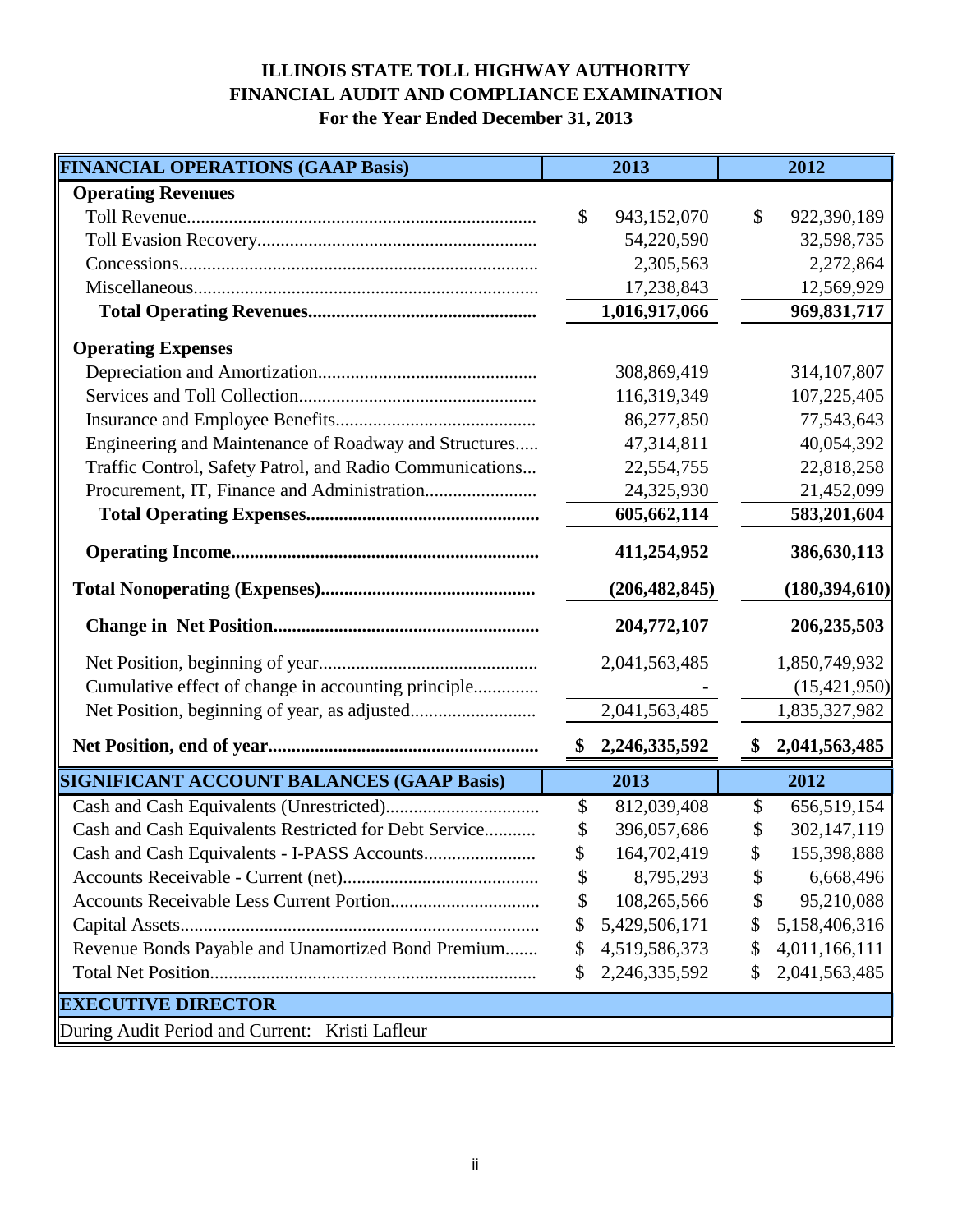# **FINDINGS, CONCLUSIONS, AND RECOMMENDATIONS**

### **INADEQUATE FINANCIAL REPORTING SYSTEMS**

The Tollway does not have adequate financial systems to prepare its annual financial statements in accordance with generally accepted accounting principles (GAAP).

During our audit, we noted the Tollway uses several standalone applications to track its financial transactions in accordance with provisions of the trust indentures. The financial data from each financial application is summarized and manually entered into two applications which are used as a general ledger. Several manual reconciliation procedures are required to ensure the information in the general ledger applications agrees to the various financial applications.

Once this information has been reconciled, a data file is generated from the general ledger applications and is imported into another application which is used to create a trial balance. Since the information in the financial applications is recorded based upon the provisions of the trust indentures, several top side entries are required to convert the trial balance to GAAP-based financial statements. As a result, the preparation of the annual financial statements is extremely time consuming and requires significant effort by management to ensure the statements are prepared in conformity with GAAP.

Additionally, we noted several of the applications used in the Tollway's financial reporting process, including one of the general ledger applications, do not have mechanisms to: restrict access for posting transactions, track specific user activity, or evidence supervisory reviews of transactions activity. Therefore, the Tollway's process for approving journal entries is also manual and time consuming.

The manual nature of the Tollway's financial reporting systems and related processes may result in financial reporting errors and untimely preparation of the annual financial statements. (Finding 1, page 12) **This finding was first reported in 2011.**

We recommended the Tollway review the adequacy of its existing financial systems and consider automating its financial reporting process.

Tollway management agreed with the recommendation and stated they were pursuing an ERP system. (For the previous Tollway response see Digest Footnote #1.)

# **Financial systems need to be improved**

#### **Financial statement preparation is extremely time consuming**

**Tollway agrees with the auditors**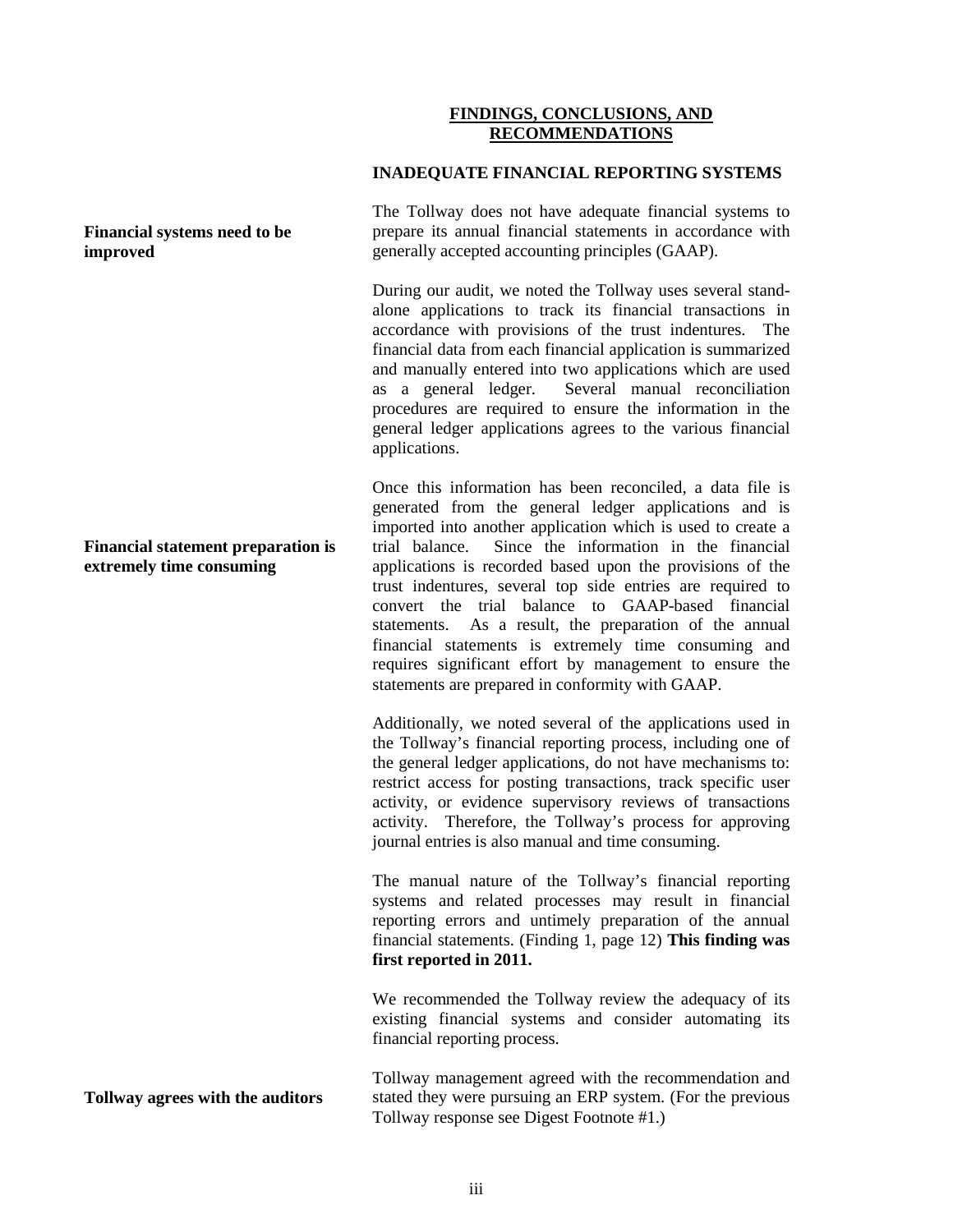# **INADEQUATE YEAR END PAYABLES PROCESS**

**Need to improve controls over the reporting of accounts payable**

**Expenses were not recorded in the proper fiscal year**

The Tollway has not established adequate internal controls over accurately identifying and recording period end payable transactions for financial reporting purposes.

During our audit we noted the Tollway's year end accounts payable procedures include specifically reviewing cash disbursements made subsequent to year end to determine which accounting period the related expense transaction pertained through the end of January. Additionally, each Tollway department works with its vendors to obtain estimated or actual fiscal year end billings prior to the end of January.

We tested 122 expense transactions recorded during the fiscal year (totaling \$123,500,301) and 164 cash disbursements subsequent to year end (totaling \$127,929,021). Some of the exceptions we noted are as follows:

- One electronic data processing equipment expenditure (totaling \$1,300,000) which pertained to fiscal year 2012 but was recorded as an expense in fiscal year 2013.
- One professional service expenditure (totaling \$90,231) which pertained to fiscal year 2012 but was recorded as an expense in fiscal year 2013.
- One construction capital expenditure (totaling \$102,274) which pertained to fiscal year 2013 but was recorded in 2014.

Failure to accurately identify and record period end accounts payable transactions may result in the misstatement of the Tollway's financial statements. (Finding 3, pages 15-16) **This finding was first reported in 2011.**

We recommended the Tollway review its current process to assess the completeness of its expense accruals at year end and consider changes necessary to ensure all period end accounts payable are accurately identified and recorded.

Tollway management agreed with the recommendation and stated they were pursuing an ERP system. (For the previous Tollway response see Digest Footnote #2.)

**Tollway agrees with auditors**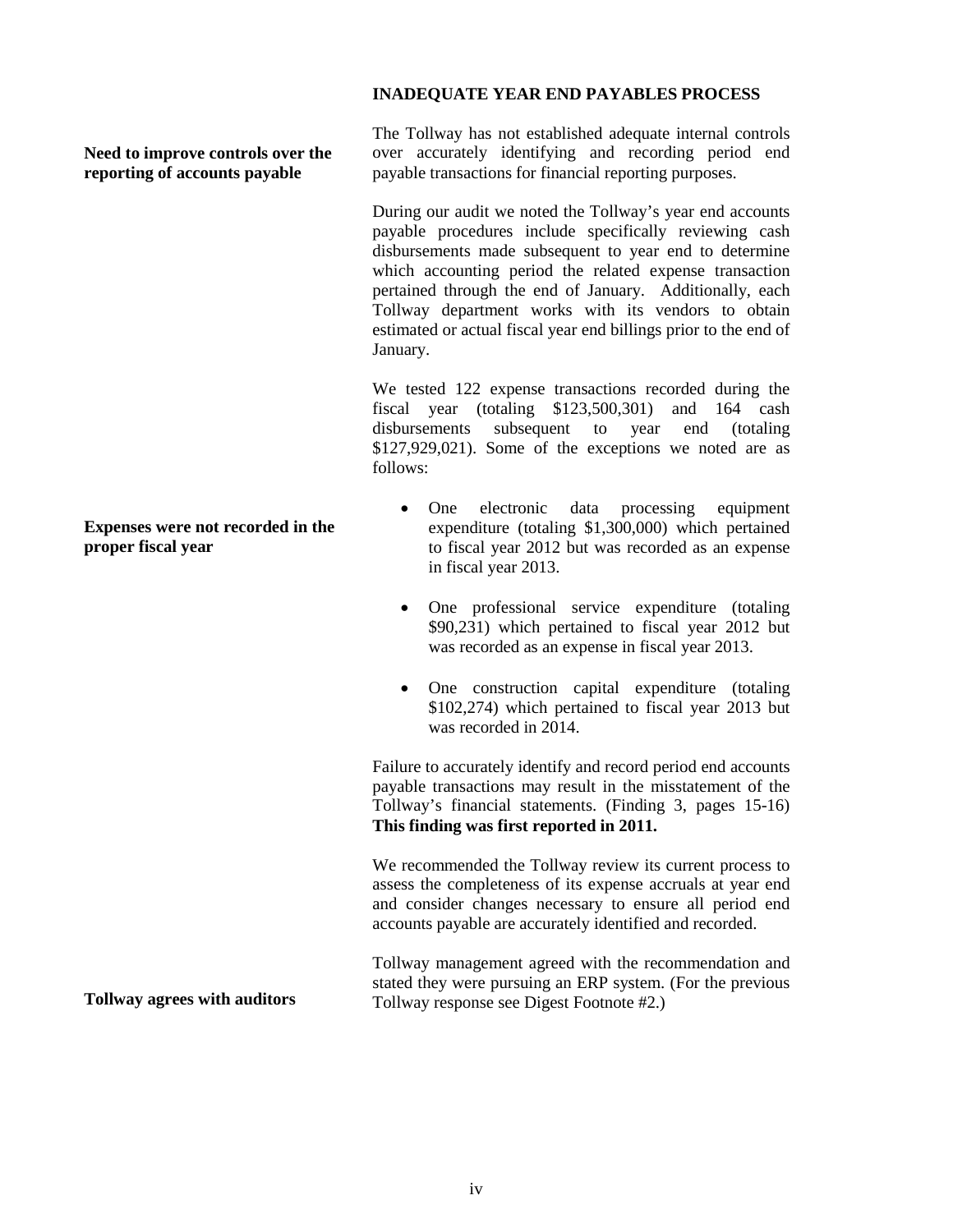# **PROCUREMENT: LACK OF EVALUATION COMMENTS**

The Tollway did not adequately document the rationale to support scores awarded to vendor proposals.

During procurement testing we selected a sample of 40 procurements executed by the Tollway during the year ended December 31, 2013. The 40 procurements tested were estimated, with renewals, to be approximately \$410 million. Three of the opportunities (with awards estimated at \$15 million) were procured using a Request for Proposal (RFP) and the other 37 opportunities (with awards estimated at \$395 million) were either procured as State-use contracts, RFP-renewals, emergency purchases, sole source purchases, engineering professional service contracts, or awarded to the lowest bidder.

We identified the following exceptions regarding inadequate evaluation comments based on review of the evaluation forms of each RFP:

- For one contract executed in March 2013, we noted the bid evaluation forms were not signed and dated by the evaluators. In addition, the rating points on the bid evaluation forms completed by two out of five evaluators were not supported by thorough and appropriate comments
- For one contract executed in April 2013, the total scores determined by two out of three evaluators were not supported with appropriate comments in each category.

The Fiscal Control and Internal Auditing Act (30 ILCS 10/3001) requires all State agencies to establish and maintain a system, or systems of internal fiscal and administrative controls. These controls should include comments to support the points awarded to technical criteria. (Finding 4, pages 17-18) **This finding was first reported in 2011.**

We recommended the Tollway take the necessary steps to ensure that procurement evaluation criteria are followed and appropriately documented by all evaluators when awarding State contracts. Such steps should include ensuring that evaluators submit thorough and appropriate comments to support scores awarded for evaluation criteria and following up with evaluation team members who fail to document such comments.

Tollway management agreed with the recommendation. (For the previous Tollway response see Digest Footnote #3.)

**Evaluators failed to sign and date the evaluation form in one instance**

**Need to improve documentation**

**In another instance, scores were not supported with appropriate comments**

**Tollway agrees with auditors**